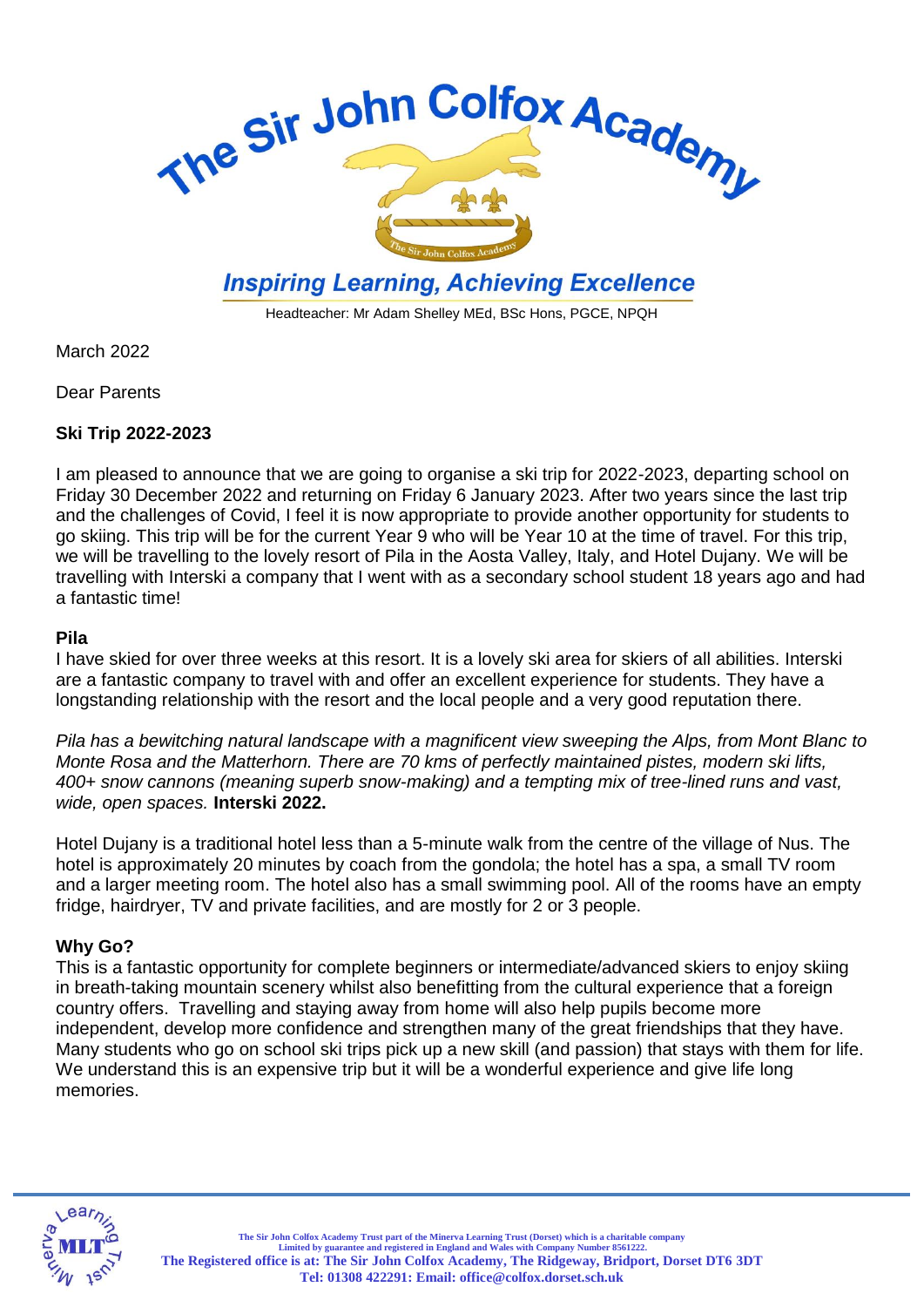# **How much does it cost?**

The cost per person is **£1100.00**, which can be paid in instalments prior to the trip via Wisepay. Below I have included a payment schedule.

# **The cost includes:**

- Return travel by coach.
- 24 hours of tuition with qualified instructors.
- 5 Day Lift pass.
- Ski, boot, pole and helmet hire.
- Full board accommodation.
- Hot lunch on the slopes.
- Winter sports insurance.
- Evening entertainment package.
- A trip hoody.

Meals en-route and pocket money (no more than £10-15 per day recommended) are not included.

#### **I am hopeful that this will be the final cost of the trip but there may be additional costs depending on world events and Covid 19 travel restrictions.**

# **What do I need to do next?**

For the trip to go ahead we need a **minimum of 35 students** to go. **However, we may be able to take a higher number of students but we will only be taking one coach.** If you would like your child to go on the trip, please complete and return the slip below and return to me **by Monday 14 March**. **From 8.15am tomorrow morning Friday 11 March, I will be at main reception ready to collect slips. Emailed slips will not be accepted.** I will receive slips on a first come first served basis. If we reach a point where we have too many students wanting to go, I will begin a reserve list. If you do not trust your child to return it to me, then you can hand it into the main reception yourself if you wish! The last ski trip was heavily oversubscribed within two days and there was a long waiting list at the end of week one.

Those students who secure a place on the trip will then be advised of this by Friday 18 March and will need to meet the following payment schedule:

# **Initial Deposit (Non-refundable): £200 by Thursday 31 March.**

Instalment 2: £250 by Friday 25 May Instalment 3: £200 by Friday 8 July Instalment 4: £250 by Friday 9 September Instalment 5: £200 by Friday 14 October

# **It is important that this payment schedule is followed so that the final payment to Interski can be made on 21 October 2022.**

Please note that once initial deposits have been paid to Interski they are not refundable, and terms and conditions apply.

# **Useful links from Interski**

Why choose Interski and Interski videos <https://www.interski.co.uk/Schools/whyinterski.php>

<https://www.interski.co.uk/Schools/videos.php>